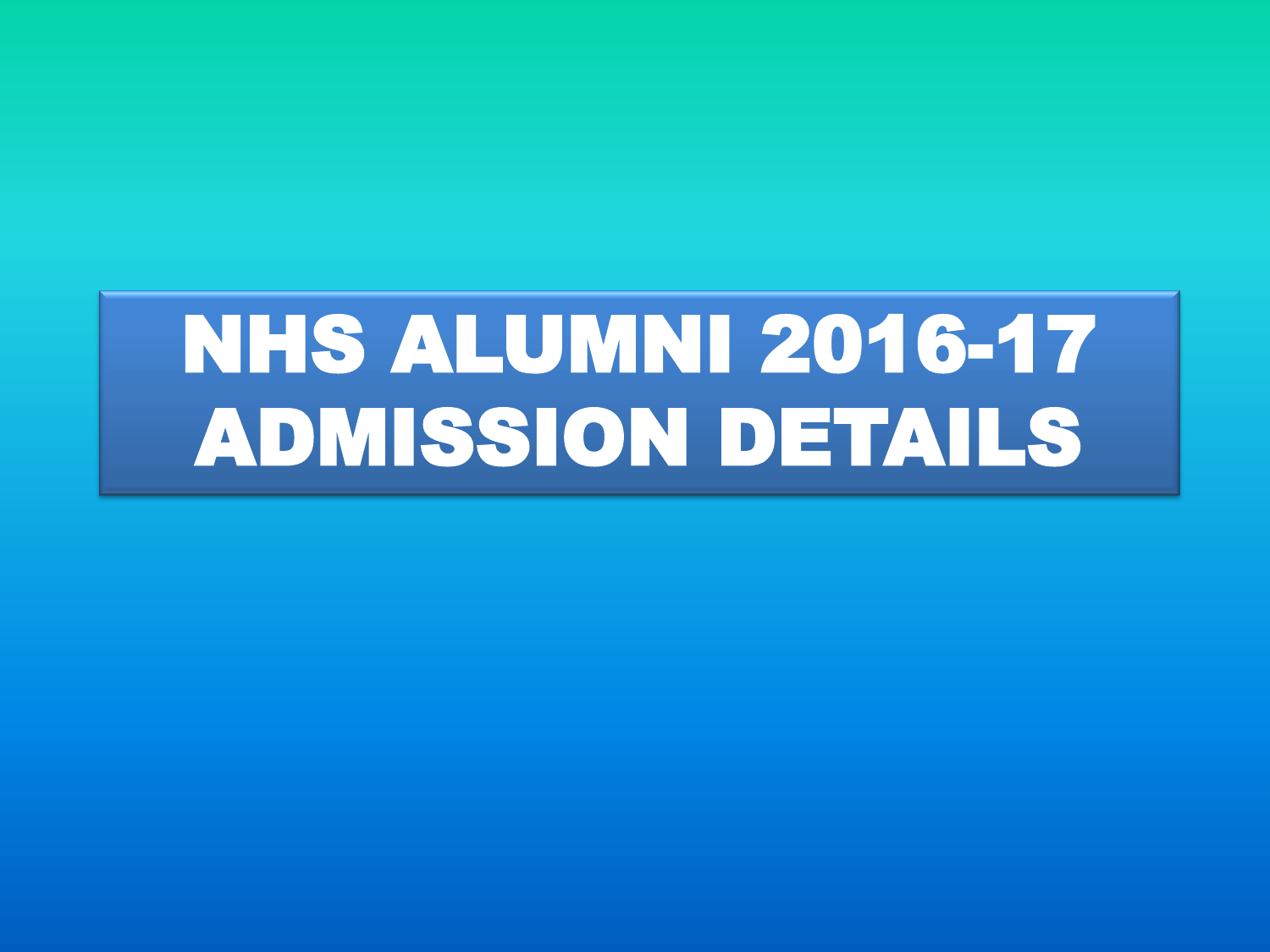## **HUMANITIES**

| S.NO. | ADMN. NO      | NAME OF STUDENT              | <b>UNIVERSITY</b>           | <b>COLLEGE</b>      | <b>COURSE</b>                      |
|-------|---------------|------------------------------|-----------------------------|---------------------|------------------------------------|
|       | 14412/15      | ABDUL RAMISH ALI KHAN        | G.G.S.I.P                   |                     | $\mathsf{B}.\mathsf{C}.\mathsf{A}$ |
|       | 2 2493/07     | <b>AFREEN ARSHAD</b>         | DU                          | KAMLA NEHRU COLLEGE | POL.SCI(H)                         |
|       | 3 1704/03     | <b>ALFIA KHAN</b>            |                             |                     |                                    |
|       | 4 3089/09     | <b>AMIRUDDIN</b>             | <b>COACHING FROM AAKASH</b> |                     |                                    |
|       | 5 25 25/07    | <b>ASHRAF KHAN</b>           | SOL                         |                     |                                    |
|       | 62771/08      | AYSHA                        |                             |                     |                                    |
|       | 72825/08      | <b>BUSHRA KHAN</b>           | SOL                         |                     |                                    |
|       | 82889/08      | <b>FAHAD SIDDIQUI</b>        |                             |                     |                                    |
|       | 9 1304/01     | <b>FAREHA SHAMSUDDIN</b>     | DU                          | SOL                 |                                    |
|       | 10 1831/04    | <b>HUZAIFA IBRAHIM</b>       | <b>AMITY UNIVERSITY</b>     |                     | B.B.A                              |
|       | 11 2488/07    | <b>IKHLAQUE KHAN</b>         | MANAV RACHNA UNIVERSITY     |                     | B.B.A                              |
|       | 12 1665/03    | <b>IRAM ISLAMUDDIN SAIFI</b> |                             | LLAYED LAW COLLEGE  | <b>B.A LLB</b>                     |
|       | 13 1441/02    | <b>KAUSAR JAHAN</b>          |                             |                     |                                    |
|       | 14 22 63/06   | <b>KHIZER JAHAN</b>          |                             |                     |                                    |
|       | 15 43 95 / 15 | <b>MOHAMMAD FAAIZ</b>        | HAMDARD UNIVERSITY          |                     | B.B.A                              |
|       | 16 16 36/03   | MOHAMMAD MUNIR ADIL          | DU                          | DAYAL SINGH EVE     | B.A.(P)                            |
|       | 17 1652/03    | MOHAMMAD SALMAN              |                             |                     |                                    |
|       | 18 28 22/08   | <b>MOHD UVAISH</b>           | <b>AMITY UNIVERSITY</b>     |                     | B.B.A                              |
|       | 194398/15     | MUSKAN SAXENA                |                             |                     |                                    |
|       | 20 1348/01    | RAMSHA                       |                             |                     |                                    |
|       | 21 1809/04    | SHAHWAIZ IQBAL               | DU                          | DAYAL SINGH COLLEGE | B.A (H) URDU                       |
|       | 22 43 97/15   | <b>SUMAYYA USMANI</b>        | JAMIA (PRIVATE)             |                     |                                    |
|       | 23 4392/15    | SYEDA INSHRAH NIZAMI         | DU                          | KALINDI COLLEGE     | POL.SCI (H)                        |
|       | 24 3115/09    | <b>TEHREEM FAROOQUE</b>      | JAMIA MILIA ISLAMIA         |                     |                                    |
|       | 25 34 14/10   | ZAYNABQASEEM ABBASI          | <b>KUOENY TOURISM</b>       |                     |                                    |
|       |               |                              | Total no. of student 25     |                     |                                    |

Admission taken by - 17 Students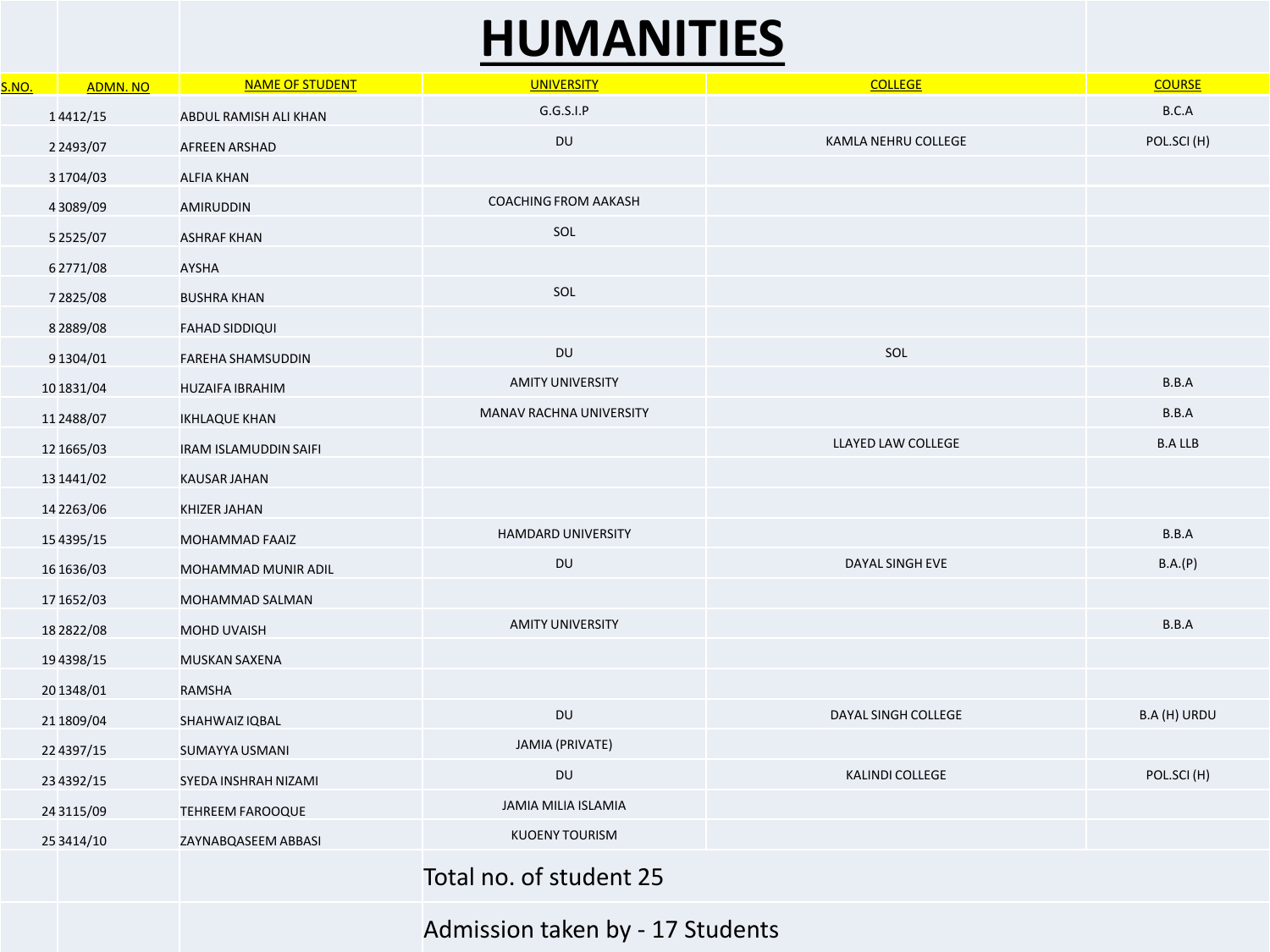## **SCIENCE**

| S.NO. | <b>ADMN.NO</b>  | NAME OF STUDENT            | <b>UNIVERSITY</b>                          | <b>COLLEGE</b>           | <b>COURSE</b>       |  |  |
|-------|-----------------|----------------------------|--------------------------------------------|--------------------------|---------------------|--|--|
|       | 12758/08        | <b>ABDULLAH ADIL SAIFI</b> | AAKASH ACADEMY                             |                          |                     |  |  |
|       | 21727/03        | <b>ALIYA QURESHI</b>       | <b>DU</b>                                  | <b>KIRORIMAL COLLEGE</b> | B.A (PSY)           |  |  |
|       | 31667/03        | <b>ANAM IDRIS</b>          |                                            |                          |                     |  |  |
|       | 42026/05        | <b>ARBAAZ KHAN</b>         |                                            |                          | <b>ARCHITECTURE</b> |  |  |
|       | 51716/03        | ARYAN RAANA                |                                            |                          |                     |  |  |
|       | 63425/10        | <b>FAIZAN KHAN</b>         |                                            |                          |                     |  |  |
|       | 71637/03        | <b>FARHEEN KHAN</b>        | <b>DU</b>                                  | <b>GARGI COLLEGE</b>     | <b>APPLIED PSY</b>  |  |  |
|       | 82082/05        | <b>HAMZA SALAH</b>         | HAMDARD UNIVERSITY                         |                          | PERA MEDICAL        |  |  |
|       | 91763/03        | <b>MANNO SALWA</b>         | AAKASH ACADEMY                             |                          |                     |  |  |
|       | 10 16 34/03     | <b>MAROOF AFTAB ANSARI</b> | AAKASH ACADEMY                             |                          |                     |  |  |
|       | 112225/06       | <b>MOHAMMAD FAHAD</b>      |                                            |                          |                     |  |  |
|       | 12 34 34/10     | <b>MOHAMMAD FAHAD NOOR</b> |                                            |                          |                     |  |  |
|       | 13 1655/03      | <b>MOHAMMAD MOHSIN</b>     |                                            |                          |                     |  |  |
|       | 143647/11       | <b>MOHAMMAD YASIR</b>      | DU                                         | <b>KIRORIMAL COLLEGE</b> | PHYSICS (H)         |  |  |
|       | 153104/09       | <b>MOHD DANISH NADIM</b>   |                                            |                          |                     |  |  |
|       | 163082/09       | <b>MOHD ZAHID KHAN</b>     | AAKASH ACADEMY                             |                          |                     |  |  |
|       | 173409/10       | <b>MUSKAN</b>              |                                            |                          |                     |  |  |
|       | 183088/09       | SALAUDDIN                  | AAKASH ACADEMY                             |                          |                     |  |  |
|       | 193607/11       | <b>SANIA SALEEM</b>        | <b>JAMIA HAMDARD</b>                       |                          | <b>B.PHARMA</b>     |  |  |
|       | 202811/08       | <b>SHAHBAZ KHAN</b>        | C.R.MANAGALAM                              |                          | COMP. SCI           |  |  |
|       | 212040/05       | <b>SUHAIL SAIFI</b>        |                                            |                          |                     |  |  |
|       | 22 3 6 4 8 / 11 | SYED AREEB WADOOD          |                                            |                          |                     |  |  |
|       |                 |                            | Total no. of student 22                    |                          |                     |  |  |
|       |                 |                            | Admission taken by - 12 Students           |                          |                     |  |  |
|       |                 |                            | 5 students are taking coaching from AAKASH |                          |                     |  |  |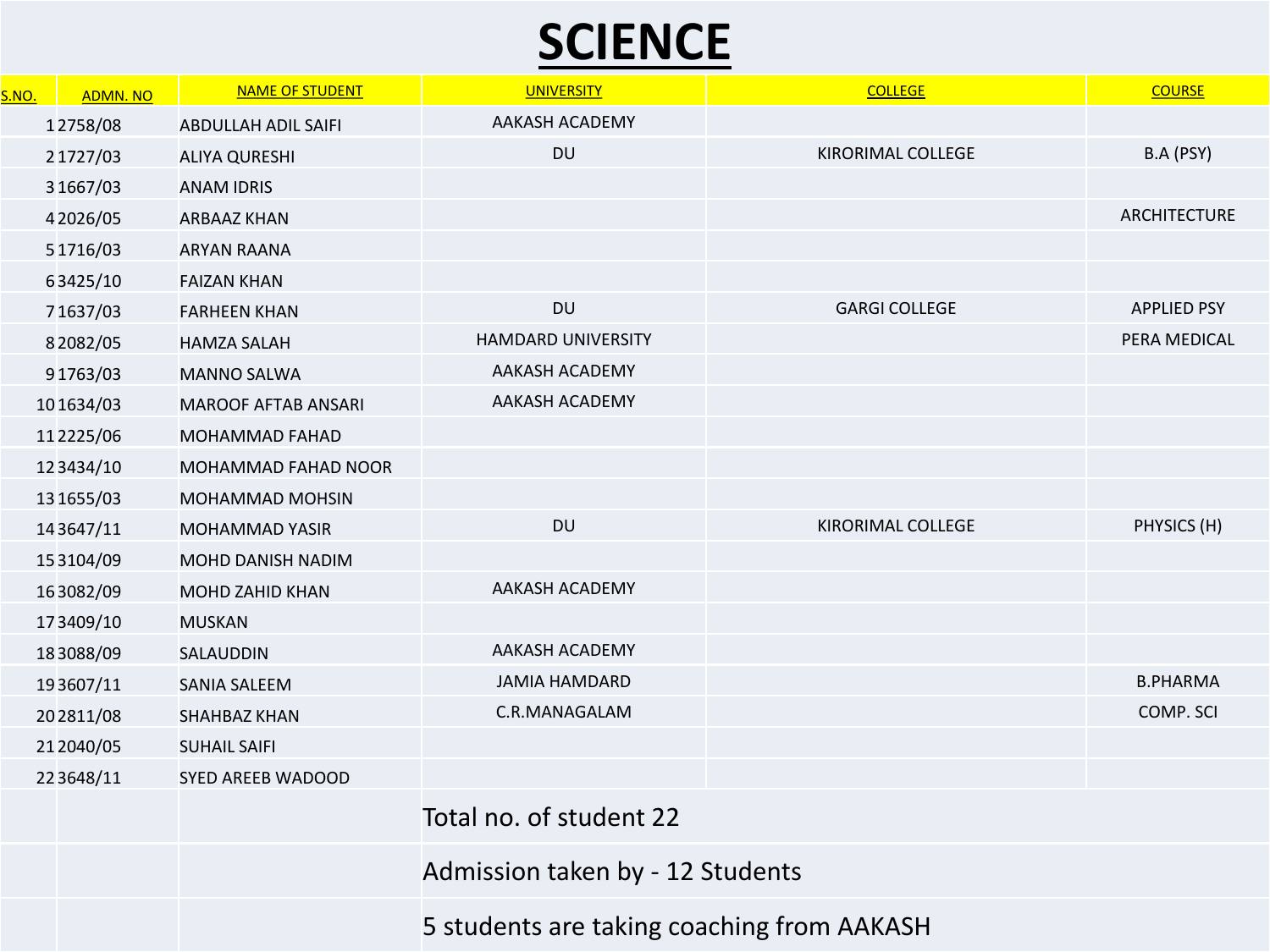### **COMMERCE**

| S.NO. | <b>ADMN.NO</b>  | <b>NAME OF STUDENT</b>       | <b>UNIVERSITY</b><br><b>COLLEGE</b> |                                     | <b>COURSE</b> |  |  |
|-------|-----------------|------------------------------|-------------------------------------|-------------------------------------|---------------|--|--|
|       | 13465/10        | <b>FUZAIL ANWAR SIDDIQUI</b> | APJ                                 |                                     | ARCHITECTURE  |  |  |
|       | 2 2 5 2 9 / 0 7 | <b>KAMAL HASAN KHAN</b>      | <b>JAMIA HAMDARD</b>                |                                     | <b>BCA</b>    |  |  |
|       | 3 1870/04       | <b>MAAZ SHAHID</b>           | G.G.S.I.P                           |                                     | <b>BCA</b>    |  |  |
|       | 44394/15        | <b>MAHAD AHMED</b>           | <b>DU</b>                           | SHAHEED BHAGAT SINGH                | <b>B.COM</b>  |  |  |
|       | 5 1632/03       | <b>MD MOHSIN</b>             | <b>DU</b>                           | SHAHEED SUKHDEV COLLEGE OF COMMERCE | B.M.S         |  |  |
|       | 63404/10        | <b>MOHAMMAD ANAS</b>         | DU                                  | SHAHEED BHAGAT SINGH                | B.COM(H)      |  |  |
|       | 74393/15        | MOHAMMAD ZAID                | <b>DU</b>                           | KIRORIMAL COLLEGE                   | ECO (H)       |  |  |
|       | 8 1 6 6 8 / 0 3 | <b>MOHD FARHAN QURESHI</b>   | <b>DU</b>                           |                                     | <b>B.COM</b>  |  |  |
|       | 9 1934/04       | <b>MOHD HASHIR KHAN</b>      | <b>DU</b>                           |                                     | B.COM (P)     |  |  |
|       | 10 1823/04      | <b>OWAIS QURESHI</b>         |                                     |                                     |               |  |  |
|       | 11 1808/04      | <b>OWAIS REHAMAN</b>         | <b>DU</b>                           |                                     | <b>B.COM</b>  |  |  |
|       | 12 1645/03      | RAFIYA SHARIF                |                                     |                                     |               |  |  |
|       |                 |                              | Total no. of student 12             |                                     |               |  |  |
|       |                 |                              | Admission taken by - 10 Students    |                                     |               |  |  |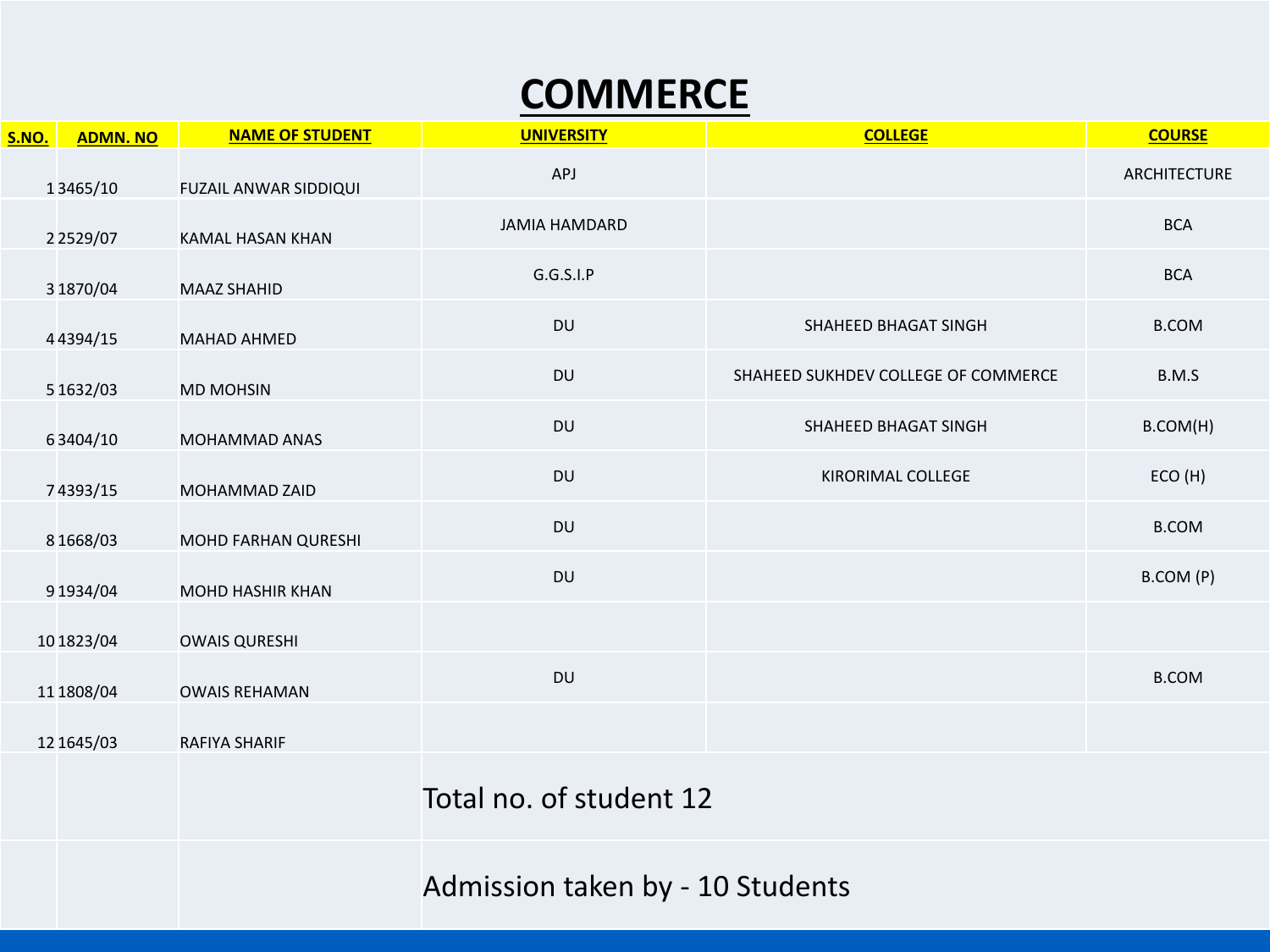# NHS ALUMNI 2015-16 ADMISSION DETAILS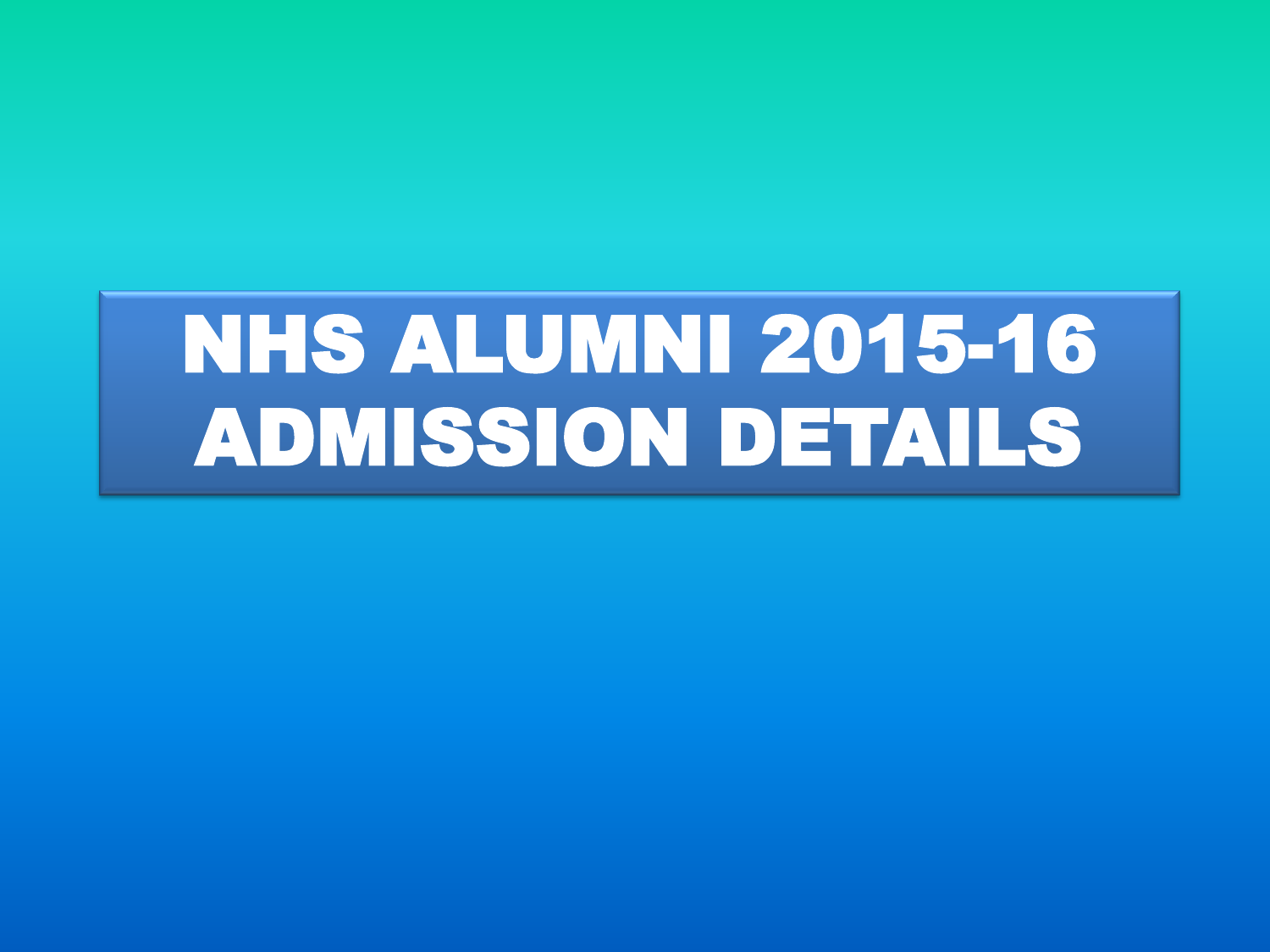#### **LIST OF ALUMNI OF THE SESSION 2015-2016**

| S. No          | Adm No. | <b>Class</b> | <b>Student Name</b>    |       | <b>University</b>                 | <b>College</b>                      | <b>Course Name</b> |
|----------------|---------|--------------|------------------------|-------|-----------------------------------|-------------------------------------|--------------------|
| $\mathbf{1}$   | 2784/08 | XII C        | MOHD SIRAJUDDIN        | 77    | <b>ALIGARH UNIVERSITY</b>         |                                     | B.B.A              |
| $\overline{2}$ | 2471/07 | XII C        | <b>MOHD SAQUIB</b>     | 80    | <b>ALIGARH UNIVERSITY</b>         |                                     | B.COM (H)          |
| $\mathsf{3}$   | 1679/03 | XII B        | AADIL SARFARAZ         | 75.75 | ARAVALI COLLEGE OF<br>ENGINEERING |                                     | <b>B.TECH</b>      |
| $\overline{4}$ | 1453/02 | XII C        | <b>AHMAD AMEEN</b>     | 86    | <b>GGSIP UNIVERSITY</b>           | MAHARAJA SURAJMAL<br><b>COLLEGE</b> | B.C.A              |
| 5              | 2028/05 | XII C        | MAHAD UL HAQ           | 69.5  | <b>GGSIP UNIVERSITY</b>           | COM IT                              | B.C.A              |
| 6              | 1472/02 | XII C        | MOHD SAAD SIDDIQUI     | 69.5  | <b>ICAI</b>                       |                                     | C.A                |
| $\overline{7}$ | 2020/05 | XII A        | <b>JUWAI RIYYAH</b>    | 83.5  | <b>IGNOU</b>                      |                                     | APPLIED PSYCHOLOGY |
| 8              | 1707/03 | XII A        | <b>MUSKAN MUKHTAR</b>  | 79.75 | <b>JAMIA HAMDARD</b>              |                                     | B.B.A              |
| 9              | 2021/05 | XII C        | <b>ABDUL SAMAD</b>     | 57    | <b>JAMIA HAMDARD</b>              |                                     | B.B.A              |
| 10             | 2905/08 | XII A        | ABDUL NAFEY QURESHI    | 69    | <b>JAMIA HAMDARD</b>              |                                     | <b>BBA</b>         |
| 11             | 1706/03 | XII A        | JIBRAN MUKHTAR HUSAIN  | 67.5  | <b>JAMIA HAMDARD</b>              |                                     | <b>BBA</b>         |
| 12             | 2022/05 | XII B        | MOHD DANISH NOOR       | 75    | <b>JAMIA HAMDARD</b>              |                                     | C.A                |
| 13             | 3032/09 | XII A        | <b>NABIL AHMED</b>     | 74.5  | <b>JAMIA HAMDARD</b>              |                                     | B.C.A              |
| 14             | 2491/07 | XII A        | ADEEL ZAMAN            | 90.75 | <b>JAMIA MILIA ISLAMIA</b>        |                                     | B.COM (H)          |
| 15             | 1980/05 | XII C        | SADIYA HASSAN          | 62    | JAMIA MILIA ISLAMIA               |                                     | B.COM (P)          |
| 16             | 4218/14 | XII A        | <b>AMRA AMIR</b>       | 82.25 | <b>JAMIA MILIA ISLAMIA</b>        |                                     | <b>MASS MEDIA</b>  |
| 17             | 4225/14 | XII A        | SHAIKH MEHNAZ SULTANA  | 77.5  | JAMIA MILIA ISLAMIA               |                                     | POL.SCI (H)        |
| 18             | 1738/03 | XII C        | SHAHEENA SIDDIQUI      | 69.25 | <b>JAMIA OPEN UNIVERSITY</b>      |                                     | B.COM (H)          |
| 19             | 1524/02 | XII B        | RUKHSAAR ALI KHAN      |       | LEFT TO USA                       |                                     |                    |
| 20             | 4217/14 | XII A        | <b>BARIRA SIDDIQUI</b> | 61.5  | <b>OPEN UNIVERSITY</b>            |                                     |                    |